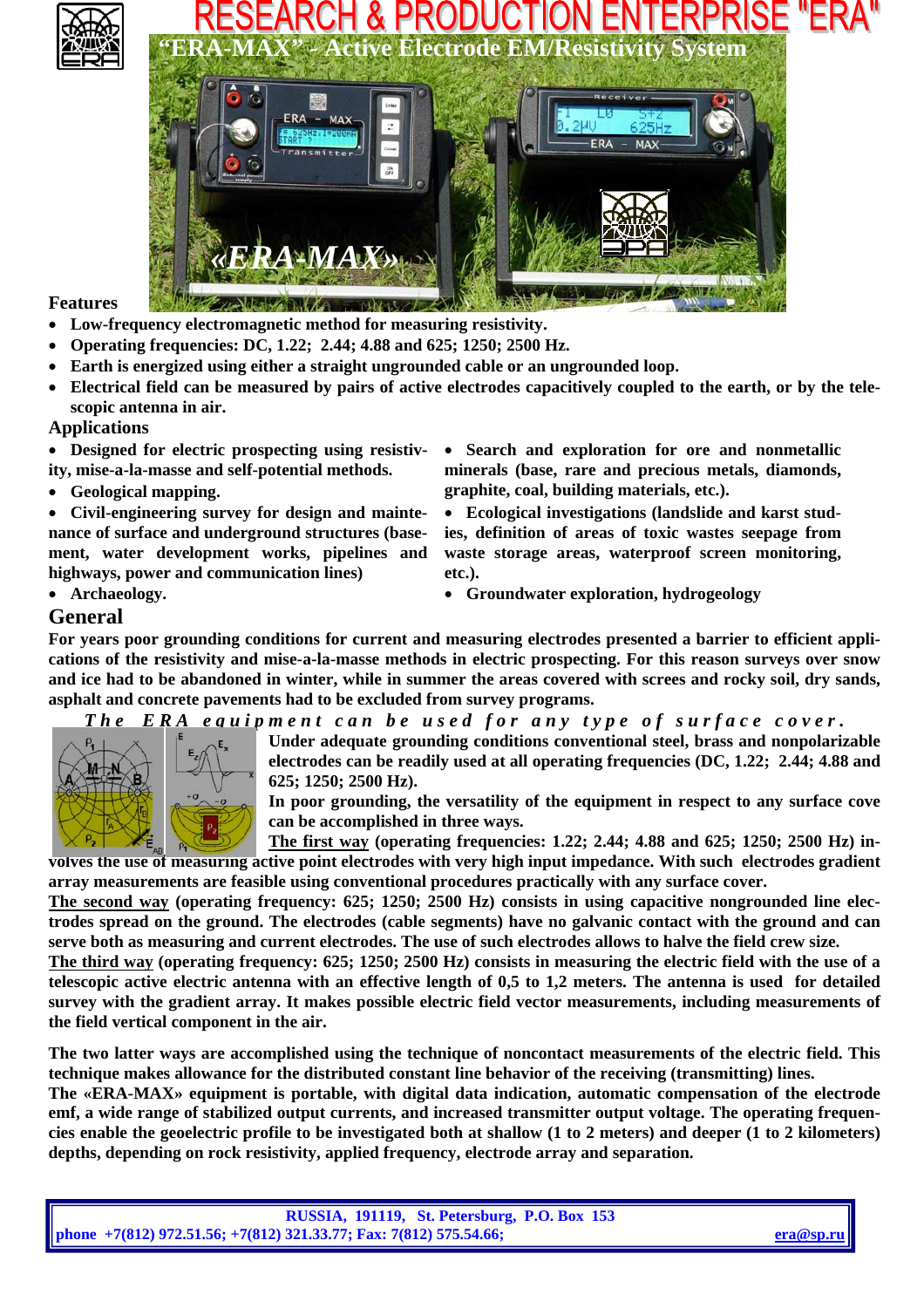### **"ERA" Active electrode EM/Resistivity system**

| <b>Specifications:</b>                                   |                   |                                          |                                               |  |
|----------------------------------------------------------|-------------------|------------------------------------------|-----------------------------------------------|--|
| <b>Operating frequencies</b>                             |                   | <b>DC</b>                                | 1.22; 2.44; 4.88; 625; 1250; 2500 Hz          |  |
| Measurement range of receiver input voltage to           |                   | $1.5 \times 10^{-2}$ to                  | $1.5 \times 10^{-5}$ to                       |  |
| transmitter output current ratio ("q" parameter)         |                   | $3.86 \times 10^3$ Ohm                   | $3.86 \times 10^3$ Ohm                        |  |
| <b>Operating temperature range</b>                       |                   | -20 $^{\circ}$ C to +65 $^{\circ}$ C     |                                               |  |
| Maximum reduced basic for DC input voltage               |                   | $2\%$<br>4%                              |                                               |  |
| measurement error                                        | for "q" parameter |                                          |                                               |  |
| <b>Receiver</b>                                          |                   |                                          |                                               |  |
| <b>Operating frequencies</b>                             |                   | <b>DC</b>                                | 1.22; 2.44; 4.88; 50; 100; 625; 1250; 2500 Hz |  |
| Input voltage range                                      |                   | $1 \times 10^{-4}$ to 4V                 | $1 \times 10^{-7}$ to 2,8V                    |  |
| Minimum pure input resistance                            |                   | 100 MOhm                                 | 100 MOhm                                      |  |
| <b>Maximum input capacitance</b>                         |                   |                                          | 10 pF (at 625 Hz)                             |  |
| Common-mode noise rejection                              |                   | 60 dB (min.)                             | 60 dB (min.)                                  |  |
| Rejection of 50-60 Hz and 10 kHz electric noise in       |                   | 60 dB (min.)                             | 100 dB (min.)                                 |  |
| measurements                                             |                   |                                          |                                               |  |
| <b>Built-in storage capacity</b>                         |                   | 30000 readings                           |                                               |  |
| <b>Supply voltage</b>                                    |                   | 12V                                      |                                               |  |
| <b>Power consumption</b>                                 |                   | $100$ mW (max.)                          |                                               |  |
| <b>Interface</b>                                         |                   | <b>RS-232 (USB)</b>                      |                                               |  |
| <b>Transmitters</b>                                      |                   |                                          |                                               |  |
| <b>Operating frequencies</b>                             |                   | DC; 1.22; 2.44; 4.88; 625; 1250; 2500 Hz |                                               |  |
| <b>Output currents</b>                                   |                   | 0.5; 1; 1.5; 2; 5; 10; 20; 100; 200 mA   |                                               |  |
| Minimum output voltage range                             |                   | 0 to $1000V$ (2000V peak to peak)        |                                               |  |
| <b>Maximum power output</b>                              |                   | 12 VA (built-in power supply);           |                                               |  |
|                                                          |                   | 40 VA (external power supply, 24V)       |                                               |  |
| <b>Supply voltage</b>                                    |                   | 12 to 24 V                               |                                               |  |
| Input coupler for active electrode and electric antenna. |                   |                                          |                                               |  |
| <b>Input impedance</b>                                   |                   | 100 GOhm                                 |                                               |  |
| <b>Input capacitance</b>                                 |                   | $0.1$ pF                                 |                                               |  |
| Voltage transfer factor                                  |                   | $0.99$ to 1                              |                                               |  |
| <b>Operating frequencies</b>                             |                   | 1.22; 2.44; 4.88; 625; 1250; 2500 Hz     |                                               |  |

## *One of the distinguishing features of the ERA-MAX system is that it provides the possibility of contactless measurements of the electric field.*

**Problems solved with the "ERA-MAX" system:**

• **Geological mapping and mineral explorations.** 

**Conventional areal and deep mapping becomes feasible in areas covered with screes, ice and snow, and in other poor grounding conditions. Of particular interest is the possibility of making measurements from the ice of frozen water basins.** 

• **Engineering surveys for construction of building foundations.** 

When construction sites contain the remains of previous structures or roads galvanic grounding contacts are often impracti**cable. The application of nongrounded electrodes and appropriate measurement techniques offers the way out of this difficulty. Measurements can be made on concrete and asphalt pavements - airfields, motor roads, engineering surveying for construction of underground railways and service lines. Wide experience is available in application of the system equipment indoors for locating cracks in basements and groundwater infiltrations. Another radical advantage of the system is its high interference immunity in measurements at a frequency of 625 Hz. Addition of a magnetic field sensor to the system allows to detect and trace water and sewerage pipelines, power cables, telephone communication lines, etc., to determine electrochemical properties of soils, to measure industrial earthing resistances, to evaluate the intensity of stray currents and industrial electromagnetic fields.** 

• **Environmental investigations and monitoring.** 

**There is a number of examples of application of electric field contactless measurements for detecting leaks of toxic industrial wastes from the tailing ponds of operating mines, for locating salinization zones of agricultural lands, for classifying arable lands by filtration properties for land reclamation. There are prerequisites for applications of the new system to alert emergency conditions in mine workings and open cuts and probabilities of mud flows and landslides in mountainous areas.** 

• **Archaeological investigations.** 

**Electric microprospecting carried out with the "ERA-MAX" system provides solutions of typical archaeological problems such as locating disturbances of soil, cavities, wells, buried ancient stone structures. The version of the "ERA-MAX" system designed for measurements by the rotary electromagnetic field method allows to obtain the tomographic electrical image of the archaeological target through mathematical processing of the measurement data.**